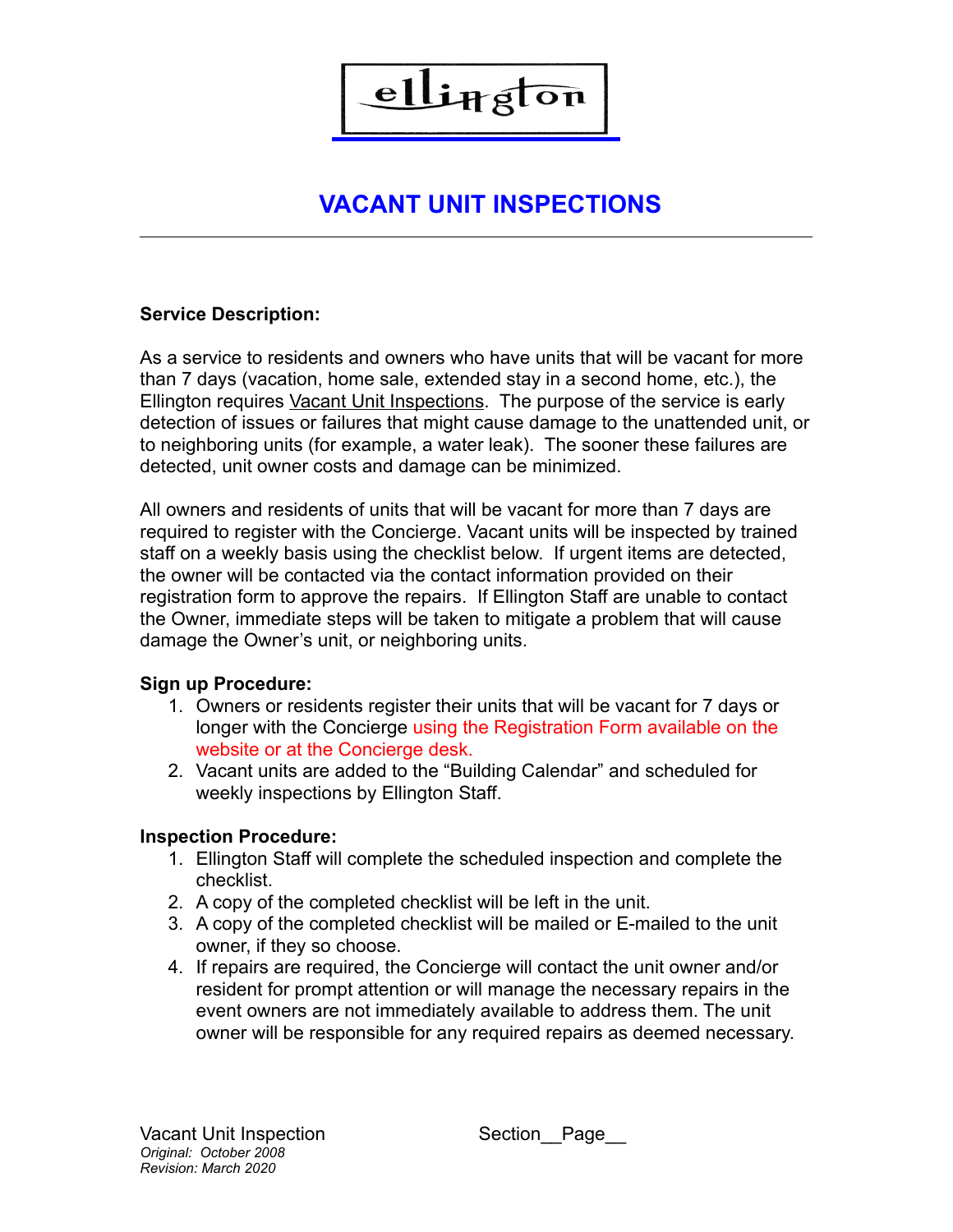

#### VACANT UNIT INSPECTION CHECKLIST

| CONFIRM WATER SHUT OFF TO UNIT ______________________DATE SHUT OFF______________                                                                     |  |                                                   |
|------------------------------------------------------------------------------------------------------------------------------------------------------|--|---------------------------------------------------|
| <b>ITEM</b>                                                                                                                                          |  | <b>LOCATION</b>                                   |
| <b>Toilets</b><br>Leaking around base<br>$\Box$<br><b>Q</b> Running<br>$\Box$                                                                        |  |                                                   |
| Sinks/Tubs<br>Water beneath sink<br>$\Box$<br><b>u</b> Faucets dripping<br>$\Box$ Backup in sink<br>BioClean in Kitchen sink______________<br>$\Box$ |  | <u> 1989 - Johann Barn, mars et al. (b. 1989)</u> |
| Hot Water Heater/ HVAC Unit<br>$\Box$ Signs of rust<br>Water in drip pan<br>Water Alarm working________________                                      |  |                                                   |
| Windows<br>$\Box$ Broken<br><b>u</b> Leaking<br>□ Vents Open                                                                                         |  |                                                   |
| <b>Doors</b><br>Locked<br>$\Box$<br>Leaking<br>$\Box$<br>$\Box$                                                                                      |  |                                                   |
| <b>Deck</b><br><b>D</b> Pooling Water<br>$\Box$                                                                                                      |  |                                                   |
| Pests<br>$\Box$                                                                                                                                      |  |                                                   |
| Pilot light<br>$\Box$ Off                                                                                                                            |  |                                                   |

Vacant Unit Inspection Section\_Page\_\_ *Original: October 2008 Revision: March 2020*